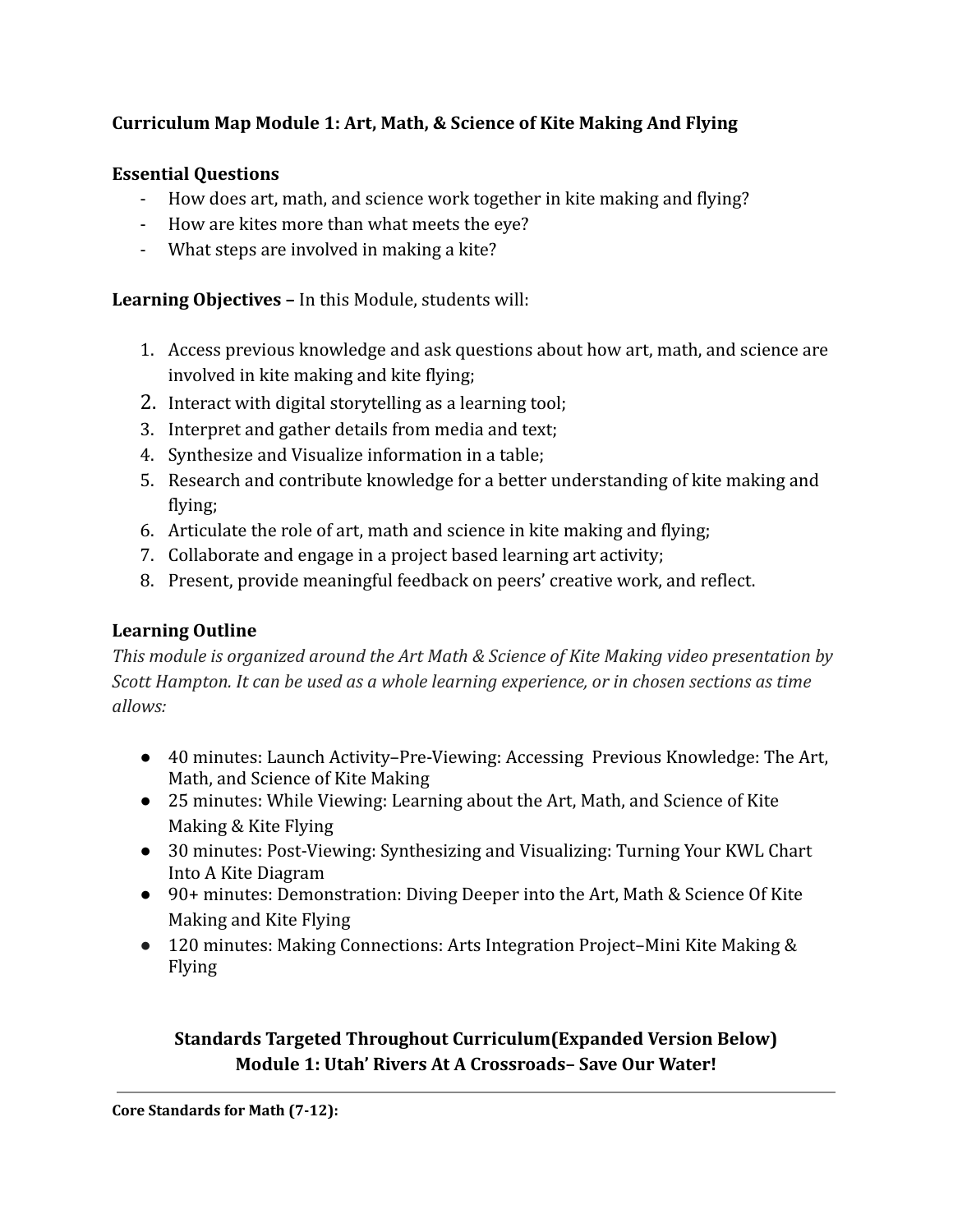Geometry (7.G.4–6; 8.G.6–8; G.CO.6–8;G.CO.12–13)

### **NGSS Science Standards (grades 7-12):**

Reading for Literacy: Standards 1,2,7-9

Writing for Literacy: Standards 7,9

Strand 7.1 Forces are Interactions between Matter (\*the content serves as a basis to further discuss forces involved in kite flying; the teachers would need to elaborate to satisfy this standard) Physics: Strand 1: Forces and Interactions (\*the content serves as a basis to further discuss forces involved in kite flying; the teachers would need to elaborate to satisfy this standard)

## **Core Standards for Social Studies (7-12):**

World Geography (WG) Strand 3: Culture (WG3.3)

## **Core Standards for English Language Arts (7-12):**

Reading Informational Text (RI 7.3-12.3) Writing: (W7.7-12.7;7.9-12.9) Speaking and Listening: (SL7.1-12.1; SL7.5-12.5)

## **National Arts Standards (Visual & Media Arts 7-12):**

Creating: Anchor Strands (1-3) Performing, Presenting, Producing: Anchor Strands (4-6) Responding: Anchor Strands (7-9) Connecting: Anchor Strands (10-11)

**AASL National School Library Standards: Shared Foundations Anchors:** Inquire Include Collaborate

## **Standards: Expanded Core Standards for Math (7-12):**

Solve real-life and mathematical problems involving angle measure, area, surface area, and volume (Standards 7.G.4–6); Understand and apply the Pythagorean Theorem and its converse (Standards 8.G.6–8); Understand congruence in terms of rigid motions and their assumed properties can be used to establish the usual triangle congruence criteria, which can then be used to prove other theorems (Standards G.CO.6–8). Make geometric constructions (Standards G.CO.12–13).

### **NGSS Science Standards (grades 7-12):**

### Reading for Literacy: Standards 1,2, 7,9

Standard 1: Cite specific textual evidence to support analysis of science and technical texts. Standard 2: Determine the central ideas or conclusions of a text; provide an accurate summary of the text distinct from prior knowledge or opinions.

Standard 7: Integrate quantitative or technical information expressed in words in a text with a version of that information expressed visually (e.g., in a flowchart, diagram, model, graph, or table).

Standard 9: Compare and contrast the information gained from experiments, simulations, video, or multimedia sources with that gained from reading a text on the same topic.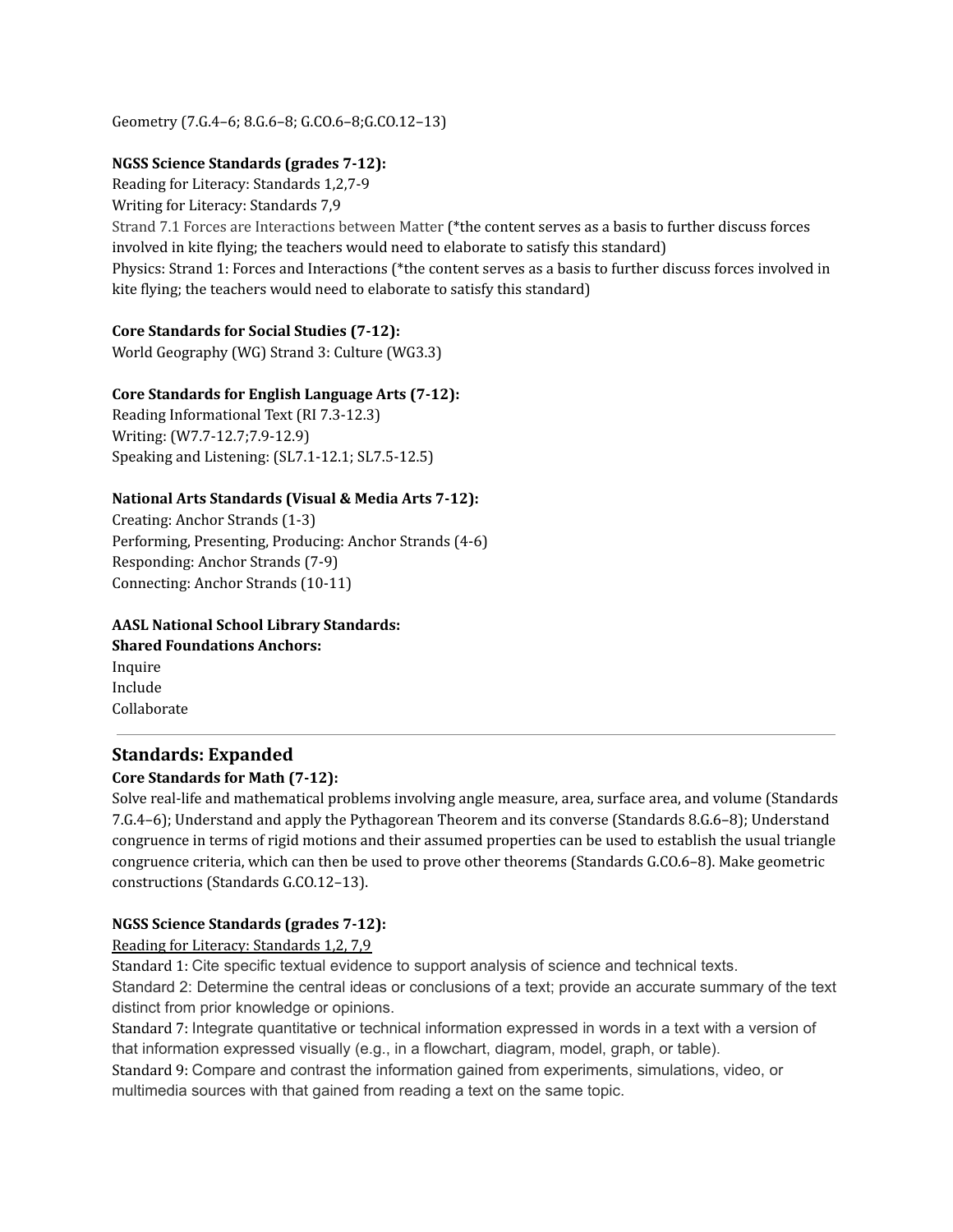#### Writing for Literacy: Standards 1,2, 7,9

Standard 7: Conduct short research projects to answer a question (including a self-generated question), drawing on several sources and generating additional related, focused questions that allow for multiple avenues of exploration.

Standard 9: Draw evidence from informational texts to support analysis, reflection, and research. Strand 7.1 Forces are Interactions between Matter (\*the content serves as a basis to further discuss forces involved in kite flying; the teachers would need to elaborate to satisfy this standard) Forces are push or pull interactions between two objects. Changes in motion, balance and stability, and transfers of energy are all facilitated by forces on matter. Forces, including electric, magnetic, and gravitational forces, can act on objects that are not in contact with each other. Scientists use data from many sources to examine the cause and effect relationships determined by different forces.

Physics: Strand 1: Forces and Interactions (\*the content serves as a basis to further discuss forces involved in kite flying; the teachers would need to elaborate to satisfy this standard)

Uniform motion of an object is natural. Changes in motion are caused by a nonzero sum of forces. A "net force" causes an acceleration as predicted by Newton's 2nd Law. Qualitative and quantitative analysis of position, velocity, and acceleration provide evidence of the effects of forces. Momentum is defined for a particular frame of reference; it is the product of the mass and the velocity of the object. In any system, total momentum is always conserved. If a system interacts with objects outside itself, the total momentum of the system can change; however, any such change is balanced by changes in the momentum of objects outside the system. The time over which these paired forces are exerted determines the impact force.

### **Core Standards for English Language Arts (7-12):**

### Speaking and Listening (SL):

SL7.1-12.1: Initiate and participate effectively in a range of collaborative discussions (one-to-one, in groups, and teacher-led) with diverse partners, building on others' ideas and expressing their own clearly and persuasively.

SL7.5-12.5: Integrate multimedia and visual displays into presentations to clarify information, strengthen claims and evidence, and add interest.

### **National Arts Standards (Visual & Media Arts 7-12):**

### Creating: (Anchor Strands 1-3)

Anchor Strand 1: Generate and conceptualize artistic ideas and work. Anchor Strand 2: Organize and develop artistic ideas and work. Anchor Strand 3: Refine and complete artistic work.

### Performing, Presenting, Producing: Anchor Strands (4-6)

Anchor Strand 4: Select, analyze and interpret artistic work for presentation. Anchor Strand 5: Develop and refine artistic techniques and work for presentation. Anchor Strand 6: Convey meaning through the presentation of artistic work.

#### Responding: Anchor Strands (7-9)

Anchor Strand 7: Perceive and analyze artistic work. Anchor Strand 8: Interpret intent and meaning in artistic work. Anchor Strand 9: Apply criteria to evaluate artistic work.

#### Connecting: Anchor Strands (10-11)

Anchor Strand 10: Synthesize and relate knowledge and personal experiences to make art.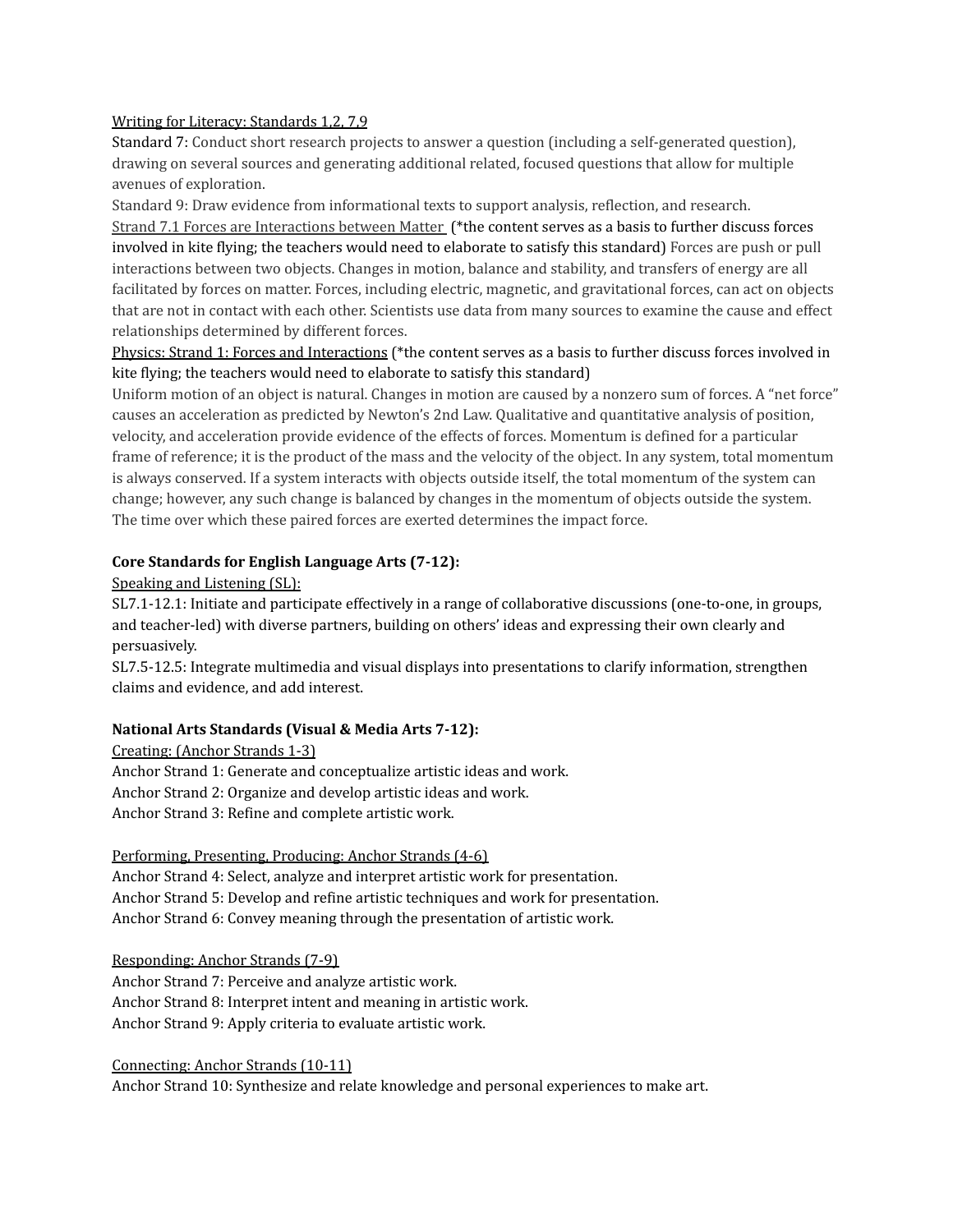Anchor Strand 11: Relate artistic ideas and works with societal, cultural and historical context to deepen understanding.

## **AASL National School Library Standards Shared Foundations Anchors:**

#### INQUIRE

Display curiosity and initiative by: Formulating questions about a personal interest or a curricular topic; Recalling prior and background knowledge as context for new meaning. Engage with new knowledge by following a process that includes: Using evidence to investigate questions; Devising and implementing a plan to fill knowledge gaps; Generating products that illustrate learning.

Adapt, communicate, and exchange learning products with others in a cycle that includes: Interacting with content presented by others; Providing constructive feedback; Acting on feedback to improve; Sharing products with an authentic audience.

Participate in an ongoing inquiry-based process by: Continually seeking knowledge; Engaging in sustained inquiry; Enacting new understanding through real-world connections; Using reflection to guide informed decisions.

#### INCLUDE

Contribute a balanced perspective when participating in a learning community by: Articulating an awareness of the contributions of a range of learners; Adopting a discerning stance toward points of view and opinions; expressed in information resources and learning products; Describing their understanding of cultural relevancy and placement within the global learning community.

Adjust their awareness of the global learning community by: Interacting with learners who reflect a range of perspectives; Evaluating a variety of perspectives during learning activities; Representing diverse perspectives during learning activities.

Exhibit empathy with and tolerance for diverse ideas by: Engaging in informed conversation and active debate; Contributing to discussions in which multiple viewpoints on a topic are expressed.

Demonstrate empathy and equity in knowledge building within the global learning community by: Seeking interactions with a range of learners; Demonstrating interest in other perspectives during learning activities; Reflecting on their own place within the global learning community.

#### COLLABORATE

Identify collaborative opportunities by: Demonstrating their desire to broaden and deepen understandings; Developing new understandings through engagement in a learning group; Deciding to solve problems informed by group interaction.

Participate in personal, social, and intellectual networks by: Using a variety of communication tools and resources; Establishing connections with other learners to build on their own prior knowledge and create new knowledge.

Work productively with others to solve problems by: Soliciting and responding to feedback from others; Involving diverse perspectives in their own inquiry processes.